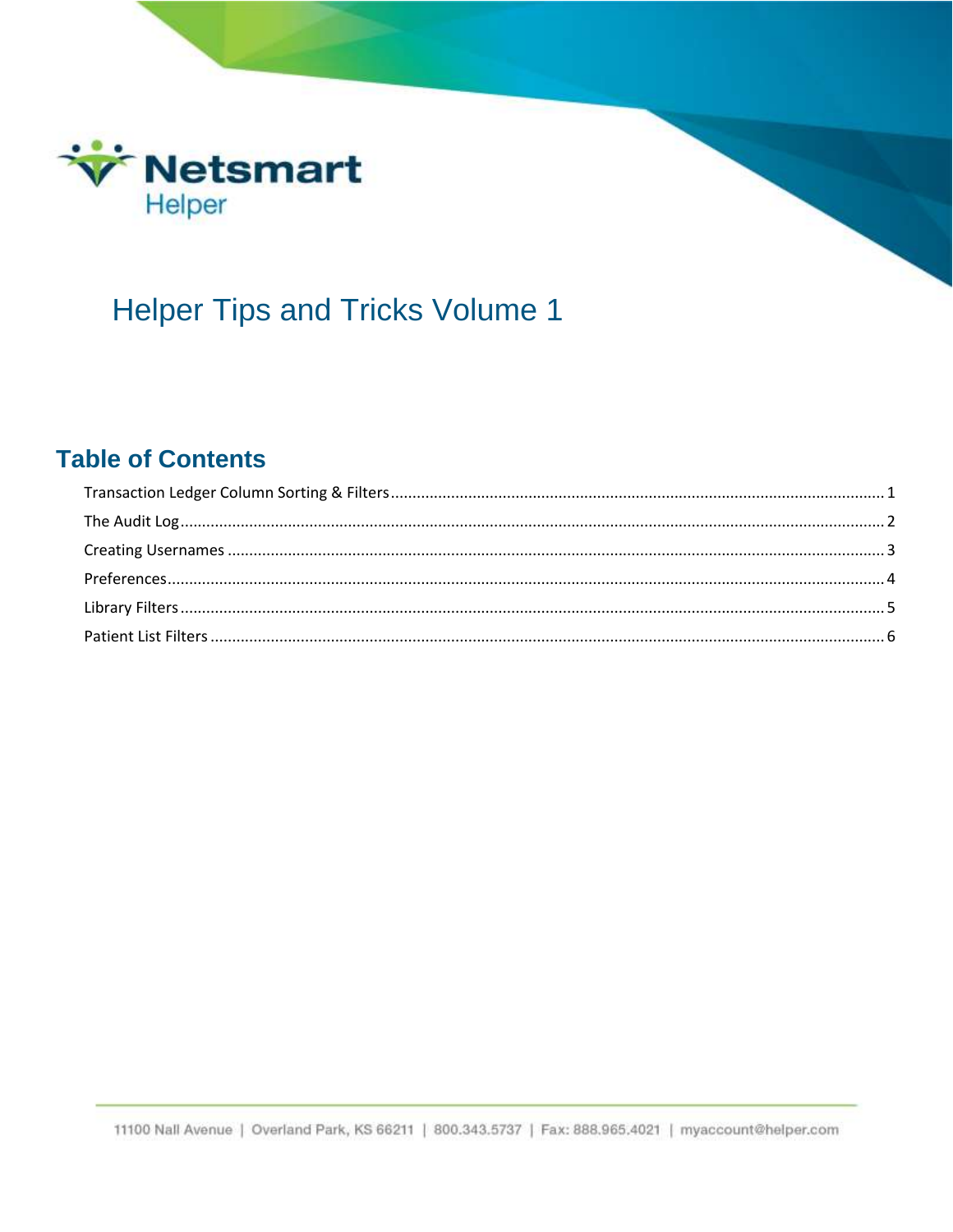#### <span id="page-1-0"></span>**Transaction Ledger Column Sorting & Filters**

Have you opened your Transaction Ledger and noticed it doesn't look right? There are 2 things to review for this.

The most common issue is the transactions are no longer in order of date. To correct this, take your mouse and click on the word "Date" at the top of the Date column. The ledger will go back to be ordered by date as shown below.

| Date          | mount    | <b>Total Charge Patient</b> |                       | Δ<br><b>Transaction Type</b> | <b>Billable Party</b> | Ν |
|---------------|----------|-----------------------------|-----------------------|------------------------------|-----------------------|---|
| 2/8/2021      | \$110.00 |                             | \$110.00 David Z King | Session                      |                       |   |
| 2/18/2021     | \$110.00 |                             | \$110.00 David Z King | Session                      |                       |   |
| 2/23/2021     | \$110.00 |                             | \$110.00 David Z King | Session                      |                       |   |
| 2/23/2021     | \$25.00  |                             | \$45.00 David Z King  | Session                      |                       |   |
| 3/3/2021      | \$80.00  |                             | \$110.00 David Z King | Session                      |                       |   |
| 3/9/2021      | \$110.00 |                             | \$110.00 David Z King | Session                      |                       |   |
| 3/9/2021      | \$110.00 |                             | \$110.00 David Z King | Session                      |                       |   |
| 3/10/2021     | \$110.00 |                             | \$110.00 David Z King | Session                      |                       |   |
| <b>CITION</b> | éssa aal |                             | 6110.00 David 7 Vina  | Condian                      |                       |   |

Another frequent issue is that the ledger is only showing transaction types for one of the other column types. Look at the gray bar just above the column titles. Drag this down to the grid below to remove the filter. (Transaction Type in the screenshot below) and hold down the button while dragging the title down out of the gray bar. Then place it in the row with the rest of the column titles and release the mouse button.

|        | Transaction Type A |             |                             |                       |                    |
|--------|--------------------|-------------|-----------------------------|-----------------------|--------------------|
| ⊞ Date |                    | runt        | <b>Total Charge Patient</b> |                       | <b>Mable Party</b> |
|        | 2/8/2021           | $$110.00 -$ |                             | 4110.00 David 7 Kin   |                    |
|        | 2/18/2021          | \$110.00    |                             | \$110.00 David Z King |                    |
|        | 2/23/2021          | \$110.00    |                             | \$110.00 David Z King |                    |
|        | 2/23/2021          | \$25.00     |                             | ¢45.00 David 7 King   |                    |

The ledger should now be back to your view, as shown below.

| Drag a column header here to group by that column |          |                             |                       |                         |                      |
|---------------------------------------------------|----------|-----------------------------|-----------------------|-------------------------|----------------------|
| ⊞ Date                                            | Amount   | <b>Total Charge Patient</b> |                       | <b>Transaction Type</b> | <b>Billable Part</b> |
| 2/8/2021                                          | \$110.00 |                             | \$110.00 David Z King | <b>клессиот</b>         |                      |
| 2/18/2021                                         | \$110.00 |                             | \$110.00 David Z King | Session                 |                      |
| 2/23/2021                                         | \$110.00 |                             | \$110.00 David Z King | Session                 |                      |
| 2/23/2021                                         | \$25.00  |                             | \$45.00 David Z King  | Session                 |                      |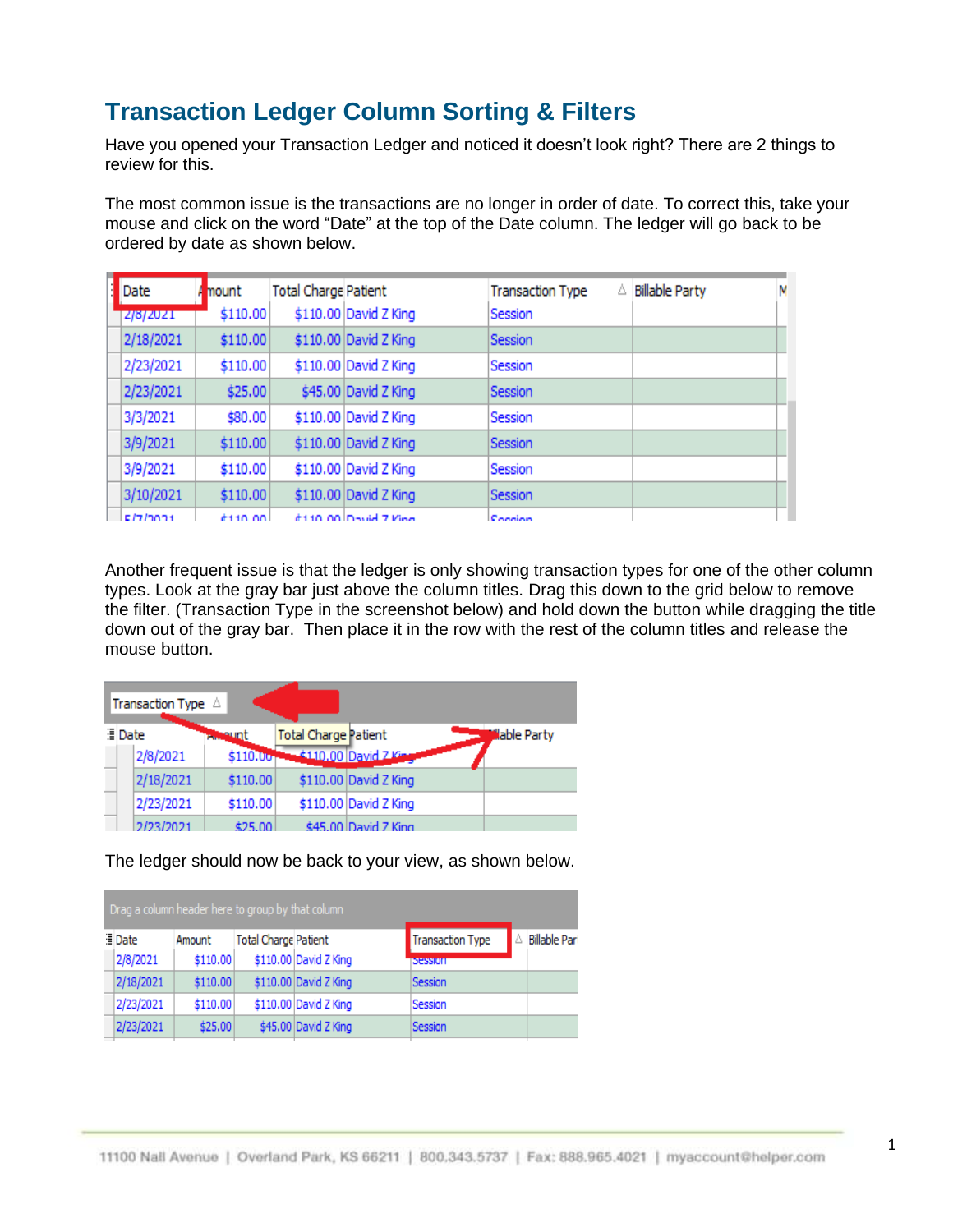### <span id="page-2-0"></span>**The Audit Log**

There are several useful features in the audit log. It tracks most things done while using Helper. Select Utilities at the top left of the Helper window. From the drop-down list, select View Audit Log.



On this screen, you see a lot of information: The date and time of the event, the username that performed the operation, (this is why we recommend you create a separate log in name for each user – see the section below), the section of Helper that was accessed, the patient affected, and the action taken.

| <b>Current Audit Log</b>                          | Archived Audit Log      |                   |                                             |                                                                                     |
|---------------------------------------------------|-------------------------|-------------------|---------------------------------------------|-------------------------------------------------------------------------------------|
| 9/1/2021<br>Display From                          |                         | 國<br>to           | 國<br>9/21/2021<br><b>Apply</b>              |                                                                                     |
| Drag a column header here to group by that column |                         |                   |                                             |                                                                                     |
| Timestamp                                         | <b>Username Section</b> |                   | Patient                                     | Action                                                                              |
| 9/1/2021 8:03:54 AM                               | <b>HELPER</b>           | Login             |                                             | Successful login from Helper                                                        |
| 9/1/2021 10:37:19 AM                              | <b>HELPER</b>           | Reports           |                                             | Print/Preview 1500 (02/12) (new)                                                    |
| 9/1/2021 10:38:02 AM                              | <b>HELPER</b>           |                   | Transactions David Z King [Acct: AR, SSN: ] | Edit [7/20/2021 Session for \$85.00]                                                |
| 9/1/2021 10:38:32 AM                              | <b>HELPER</b>           | Reports           |                                             | Print/Preview 1500 (02/12) (new)                                                    |
| 9/1/2021 10:39:09 AM                              | <b>HELPER</b>           |                   |                                             | Transactions  David Z King [Acct: AR, SSN: ]  Edit [7/27/2021 Session for \$300.00] |
| 9/1/2021 10:39:14 AM                              | <b>HELPER</b>           | <b>Reports</b>    |                                             | Print/Preview 1500 (02/12) (new)                                                    |
| 9/2/2021 9:03:59 AM                               | <b>HELPER</b>           | Reports           |                                             | Print/Preview Aging Report                                                          |
| 9/2/2021 12:47:43 PM                              | <b>HELPER</b>           | <b>Reports</b>    |                                             | Print/Preview Standard Statement                                                    |
| 9/2/2021 1:53:40 PM                               | <b>HELPER</b>           | Facesheets        | David Z King [Acct: AR, SSN: ] Edit         |                                                                                     |
| 9/2/2021 1:54:07 PM                               | <b>HELPER</b>           |                   |                                             | Transactions David Z King [Acct: AR, SSN: ] Edit [7/20/2021 Session for \$100.00]   |
| 9/14/2021 10:06:55 AM HELPER                      |                         |                   | Transactions David Z King [Acct: AR, SSN: ] | Edit [7/27/2021 Session for \$300.00]                                               |
| 9/14/2021 10:08:12 AM HELPER                      |                         | <b>Reports</b>    |                                             | Export/Transmit ClaimsConnect claims                                                |
| 9/15/2021 4:15:47 PM                              | <b>HELPER</b>           | <b>Facesheets</b> | David Z King [Acct: AR, SSN: ]              | Edit                                                                                |
| 9/17/2021 9:05:48 AM                              | <b>HELPER</b>           | Login             |                                             | Successful login from Helper                                                        |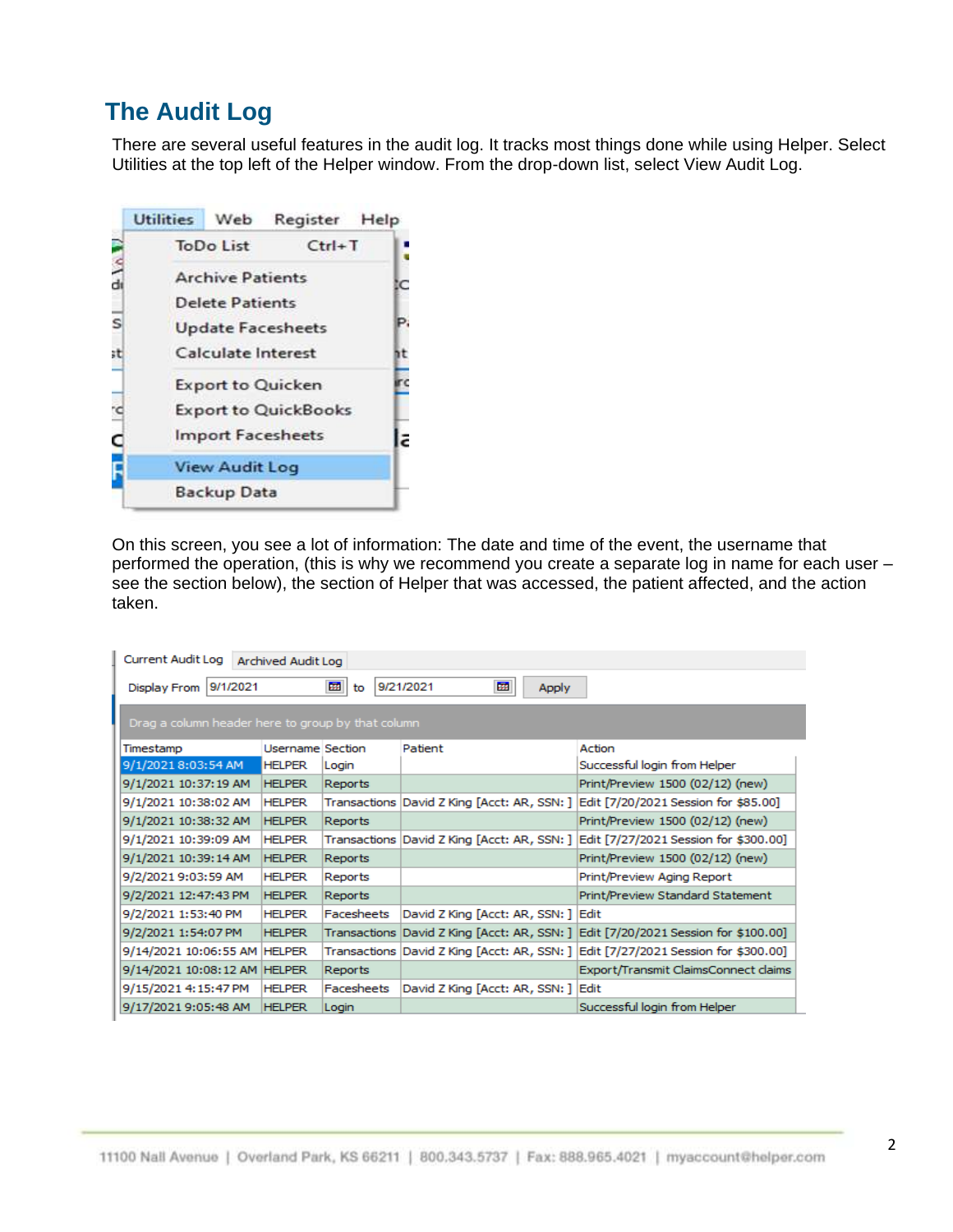#### <span id="page-3-0"></span>**Creating Usernames**

Each person that is accessing Helper should have their own Username to log in to Helper. To do this, go to Setup at the top left of the Helper window. Under setup, select Multi-User Setup. See below.

| ← Helper v9.7.1: David Z King |                                                         |  |              |
|-------------------------------|---------------------------------------------------------|--|--------------|
| Setup                         | Utilities Web                                           |  | Register     |
|                               | Libraries Ctrl+L<br>Preferences<br><b>ClaimsConnect</b> |  | <br>insactio |
|                               | Multi-User Setup                                        |  | arch         |
|                               | <b>Change Password</b>                                  |  | ⋉            |
|                               |                                                         |  |              |

You will now be able to add, edit or create a new username. Select Add. You can now create a username and password. It is important to remember the Helper Support department keeps no records of these passwords. If you forget them, we will not be able to provide them to you.

| Multi-User Setup                                                                                                   |             |
|--------------------------------------------------------------------------------------------------------------------|-------------|
| User Information   Access to Screens   Access to Patients                                                          |             |
| Whenever you login to Helper, you will be asked to identify youself as a Helper user.<br>Type in a user name here. |             |
| User Name:                                                                                                         |             |
| Helper data is protected using passwords. Enter a password for this user below.                                    |             |
| Password:                                                                                                          |             |
| Verify Password:                                                                                                   |             |
|                                                                                                                    |             |
| To use passwords, you must go to Setup->Preferences and turn Password<br>protection ON.                            | <b>Save</b> |
|                                                                                                                    | Cancel      |

Additionally, go to the Access to Screens tab to allow or restrict this user from being able to use sections of Helper. Remember, at the bottom of this screen, to uncheck the option for administration for this user. Finally, you can use the Access to Patients tab to limit which patient's information this user can see.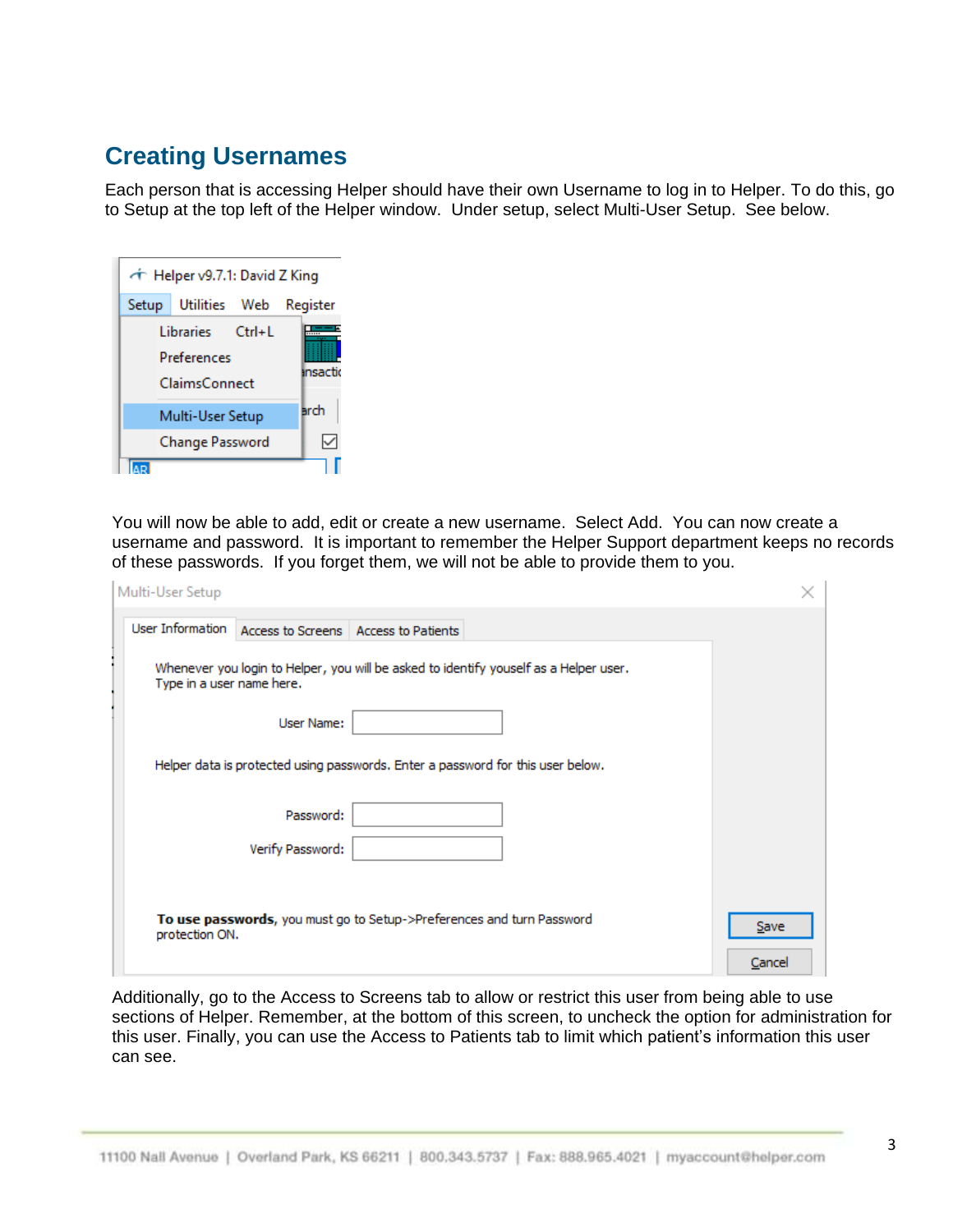#### <span id="page-4-0"></span>**Preferences**

Go to Setup and then select Preferences. See below.

| + Helper v9.7.1: David Z King                                                                                                                                                                                                                                                             |                                                                                                                                                                                                                                                                                                                                                                                                                                                                                                                     |
|-------------------------------------------------------------------------------------------------------------------------------------------------------------------------------------------------------------------------------------------------------------------------------------------|---------------------------------------------------------------------------------------------------------------------------------------------------------------------------------------------------------------------------------------------------------------------------------------------------------------------------------------------------------------------------------------------------------------------------------------------------------------------------------------------------------------------|
| Setup Utilities Web<br>Registo                                                                                                                                                                                                                                                            |                                                                                                                                                                                                                                                                                                                                                                                                                                                                                                                     |
| <b>Libraries</b><br>$Ctrl + L$                                                                                                                                                                                                                                                            |                                                                                                                                                                                                                                                                                                                                                                                                                                                                                                                     |
| Preferences                                                                                                                                                                                                                                                                               |                                                                                                                                                                                                                                                                                                                                                                                                                                                                                                                     |
| insa<br><b>ClaimsConnect</b>                                                                                                                                                                                                                                                              |                                                                                                                                                                                                                                                                                                                                                                                                                                                                                                                     |
| arch<br>Multi-User Setup                                                                                                                                                                                                                                                                  |                                                                                                                                                                                                                                                                                                                                                                                                                                                                                                                     |
| Change Password                                                                                                                                                                                                                                                                           | Ŀ                                                                                                                                                                                                                                                                                                                                                                                                                                                                                                                   |
| <b>Preferences</b>                                                                                                                                                                                                                                                                        | ×                                                                                                                                                                                                                                                                                                                                                                                                                                                                                                                   |
| <b>B</b> General<br><b>機</b> Features<br>Screens & Sounds<br>@B Ledgers<br><b>●</b> Libraries<br>·图 Defaults<br><b>a</b> Facesheet<br>1 Session<br>a Payment<br><b>a</b> Adjustment<br>1 Insurance Library<br>Scheduler<br>Managed Care<br><b>Credit Card Processing</b><br>ClaimsConnect | <b>Features</b><br>General<br>Password protection<br>Lock the program after<br>minutes<br>5.<br>$\sqrt{ }$ Zip code library<br>Save main form's desktop location<br>$\sqrt{\phantom{a}}$ Check for updates every   15   days<br>Payment Tracking<br>Use Payment Tracking<br>Automatically distribute Payment Tracking payments<br>$\sqrt{}$ Automatically show if there are open credits when saving a Session<br>When using Save & Add in Transactions<br>$\bigcirc$ Keep the same patient<br>Select a new patient |
|                                                                                                                                                                                                                                                                                           | Cancel<br>Save                                                                                                                                                                                                                                                                                                                                                                                                                                                                                                      |

Once the Preferences screen is open, we recommend you enable the password protection. Once that is enabled, each time you open Helper you will need to enter the password created in the Multi-User set up. As you look down the left side, you can see the default options you can add.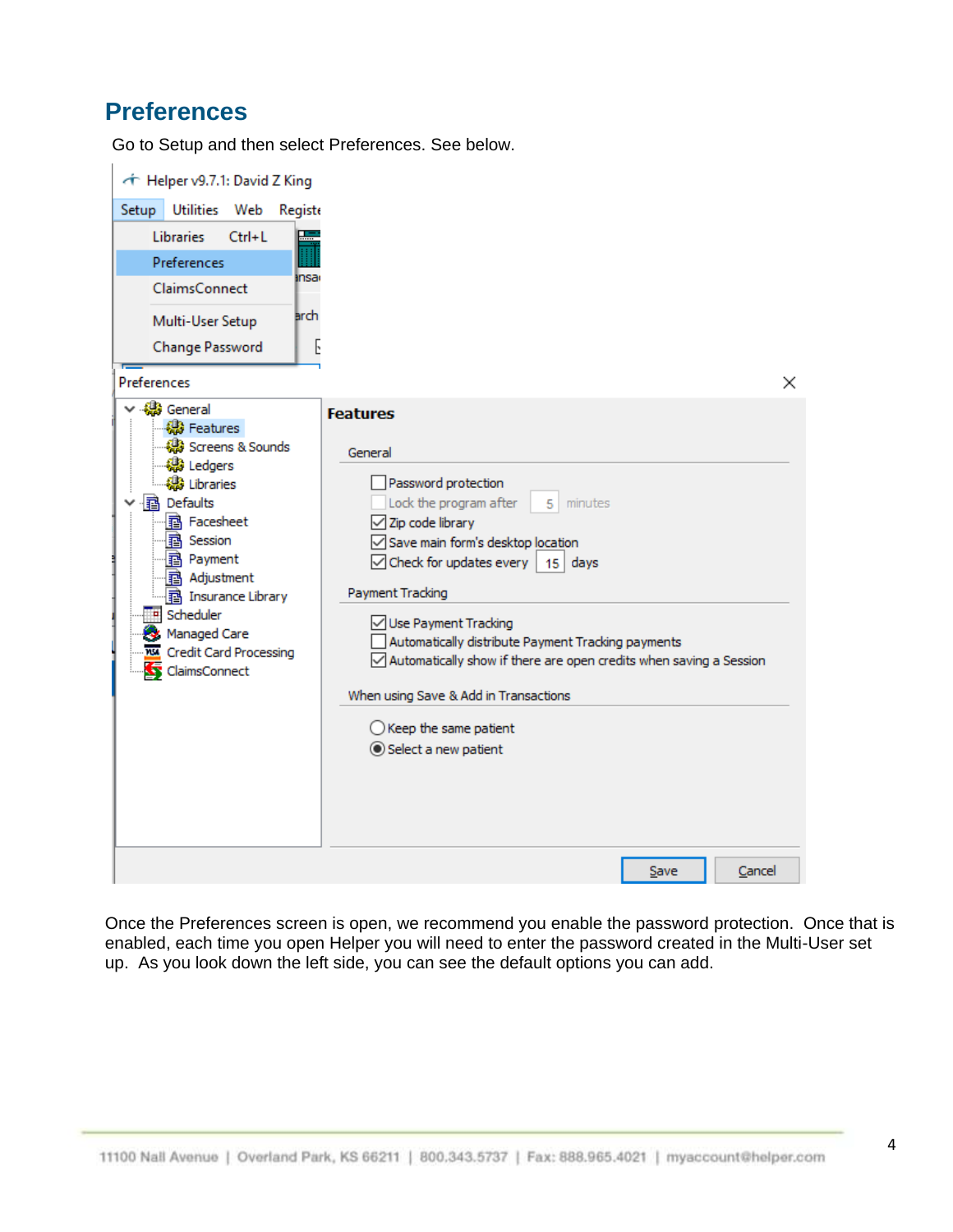### <span id="page-5-0"></span>**Library Filters**

The lists and ledger screens can become confusing over time with information you no longer need. We do not recommend you delete this information. What you should do is make them inactive and then filter out the inactive items. One area where this may make sense is for service codes. Quite a few of them become obsolete over time. To clean this ledger, open the services library.

| <b>EM</b> | Psytx pt&/family 30 minutes      | 90806 | 125.0  | 30 |
|-----------|----------------------------------|-------|--------|----|
| c         | Individual Psychotherapy         | 90834 | 110.0  | 45 |
| Q         | Tele Psytx pt&/family 45 minutes | 90834 | 125.0  | 45 |
| R         | tele Psytx pt&/family 45 minutes | 90834 | 125.0  | 45 |
| G         | Psytx crisis initial 60 min      | 90839 | 165.00 |    |
| н         | Psytx crisis ea addl 30 min      | 90840 | 100.0  |    |
| А         | Family Psychotherapy             | 90847 | 45.00  | 0  |
| в         | Group Psychotherapy              | 90853 | 45.00  | 45 |
| D         | Psychological Testing            | 96101 | 45.00  | 30 |

From this list, edit the code 90806 by double-clicking it.

| <b>Billing Memo:</b> |            |                  |                    |         |            |
|----------------------|------------|------------------|--------------------|---------|------------|
| Comments:            |            |                  |                    |         | Save       |
| Notes:               |            |                  |                    |         | Save & Add |
| Status:              | $O$ Active | $\odot$ Inactive | Appointment Color: | $\cdot$ | Cancel     |

At the bottom of the window, select inactive and save. Next, move your mouse pointer over the column title Status. A drop-down arrow will be displayed. Click the arrow and select Active. Once complete, all that will be displayed are the active codes.

|   | Family Psychotherapy             | 90847 | 45.00 | 0               |
|---|----------------------------------|-------|-------|-----------------|
| в | Group Psychotherapy              | 90853 | 45.00 | 45              |
| c | Individual Psychotherapy         | 90834 | 110.0 | 45              |
| D | Psychological Testing            | 96101 | 45.00 | 30 <sup>1</sup> |
| н | Psytx crisis ea addl 30 min      | 90840 | 100.0 |                 |
| Q | Tele Psytx pt&/family 45 minutes | 90834 | 125.0 | 45              |
| R | tele Psytx pt&/family 45 minutes | 90834 | 125.0 | 45              |

This same process can be use in all the libraries. You can remove old insurance companies, therapists, etc.